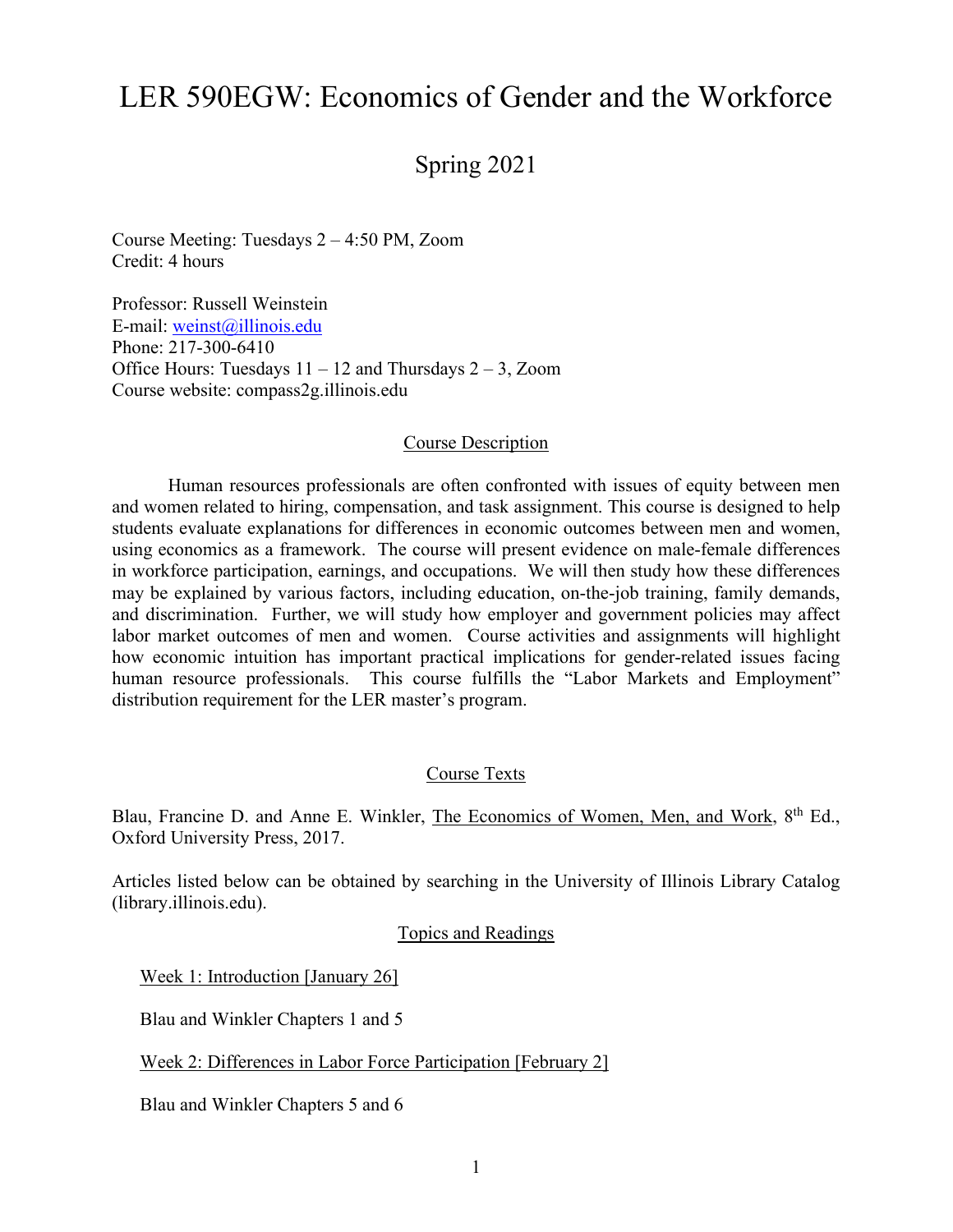# Week 3: Evidence on Differences in Labor Market Outcomes [February 9]

Blau and Winkler Chapter 7

Week 4: Differences in Educational Attainment [February 16]

Blau and Winkler Chapter 8

Week 5: Differences in On-the-Job Training, Family Responsibilities, and Psychological Attributes [February 23]

Blau and Winkler Chapter 9

Albanesi, Stefania and Claudia Olivetti (2009): "Home Production, Market Production, and the Gender Wage Gap: Incentives and Expectations," *Review of Economic Dynamics*, Vol. 12(1). [Read Sections 1, 3, and 4.]

Niederle, Muriel and Lise Vesterlund (2011): "Gender and Competition," *Annual Review of Economics*, Vol. 3. [Read pages 602-605, 618-623].

Week 6: Discrimination [March 2]

Blau and Winkler Chapter 11

Week 7**: Midterm** [March 9]

Week 8: Evaluating Explanations for Differences in Outcomes [March 16]

Blau and Winkler Chapter 10

Week 9: Anti-Discrimination and Affirmative Action Policies [March 23]

Blau and Winkler Chapter 12

Athey, Susan, Christopher Avery, and Peter Zemsky (2000): "Mentoring and Diversity," *American Economic Review*, Vol. 90(4). [Read Introduction and Conclusion].

Lehmann, Jee (2013): "Job Assignment and Promotion Under Statistical Discrimination: Evidence from the Early Careers of Lawyers," Working Paper. [Read Sections 1, 5, 6, and 9].

Holzer, Harry and David Neumark (1999): "Are Affirmative Action Hires Less Qualified? Evidence from Employer-Employee Data," *Journal of Labor Economics*, Vol. 17(3). [Read Introduction and Conclusion].

Week 10: Family-Friendly Policies and Discussion of Policy Design and Randomization [March 30]

Blau and Winkler Chapter 16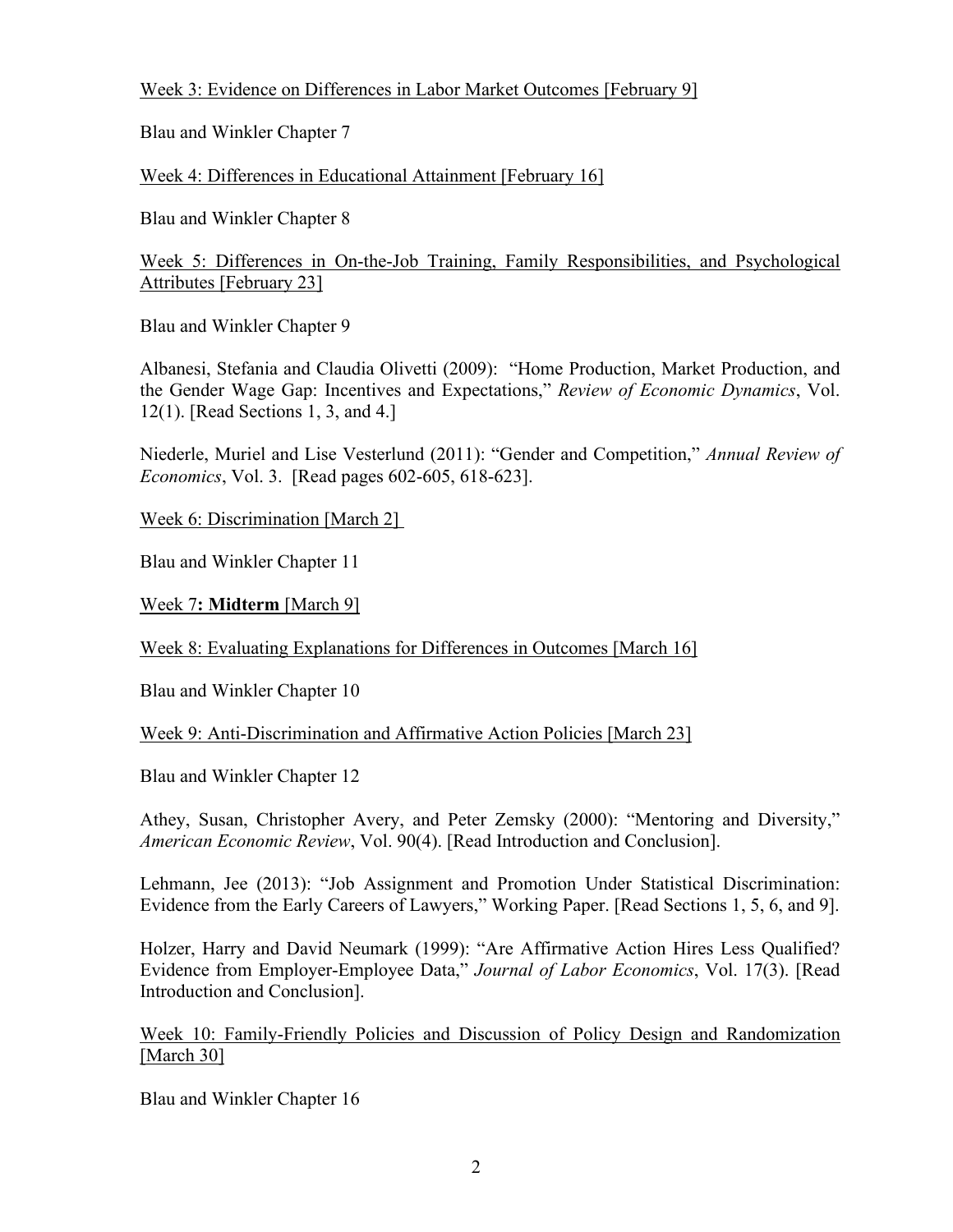Olivetti, Claudia and Barbara Petrongolo "The Economic Consequences of Family Policies: Lessons from a Century of Legislation in High-Income Countries," *Journal of Economic Perspectives*, Vol. 31(1) [Read entire paper].

Flory, Jeffrey A., Andreas Leibbrandt and John A. List (2015): "Do Competitive Work Places Deter Female Workers? A Large-Scale Natural Field Experiment on Gender Differences in Job-Entry Decisions," *Review of Economic Studies*, Vol. 82(1). [Read Introduction and Discussion].

Burstyn, L., T. Fujiwara, and A. Pallais: "Acting Wife: Marriage Market Incentives and Labor Market Investments," American Economic Review, Forthcoming.

# Week 11: Flexible and Alternative Work Arrangements [April 6]

Mas, Alexandre and Amanda Pallais (2016): "Valuing Alternative Work Arrangements," Working Paper No. 22708, National Bureau of Economic Research. [Read Introduction and Conclusion].

Goldin, Claudia and Lawrence Katz (2016): "A Most Egalitarian Profession: Pharmacy and the Evolution of a Family-Friendly Profession," *Journal of Labor Economics*, Vol. 34(3). [Read sections I, VI, VII, VIII].

Bloom, Nick, Tobias Kretschmer, and John Van Reenen (2011): "Are family-friendly workplace practices a valuable firm resource," *Strategic Management Journal*, Vol. 32(4). [Read Introduction and Conclusion]

Week 12: No Class [April 13]

Week 13: Group Meetings [April 20]

Week 14: Group Presentations [April 27]

Week 15: Group Presentations [May 4]

#### **i>clicker**

A subscription to i>clicker Reef is required for in-class participation. See below for details on grading policies for i>clicker questions.

You may purchase a six month subscription on the i>clicker website: https://www.iclicker.com/pricing

#### **How to register:**

To receive credit for the responses you submit with i>clicker, you must have an i>clicker Reef account, and add this course, by the beginning of the second class, February 2 at 2 PM. Students who register after this time will not receive credit for their participation in the classes before they added this course on their clicker account.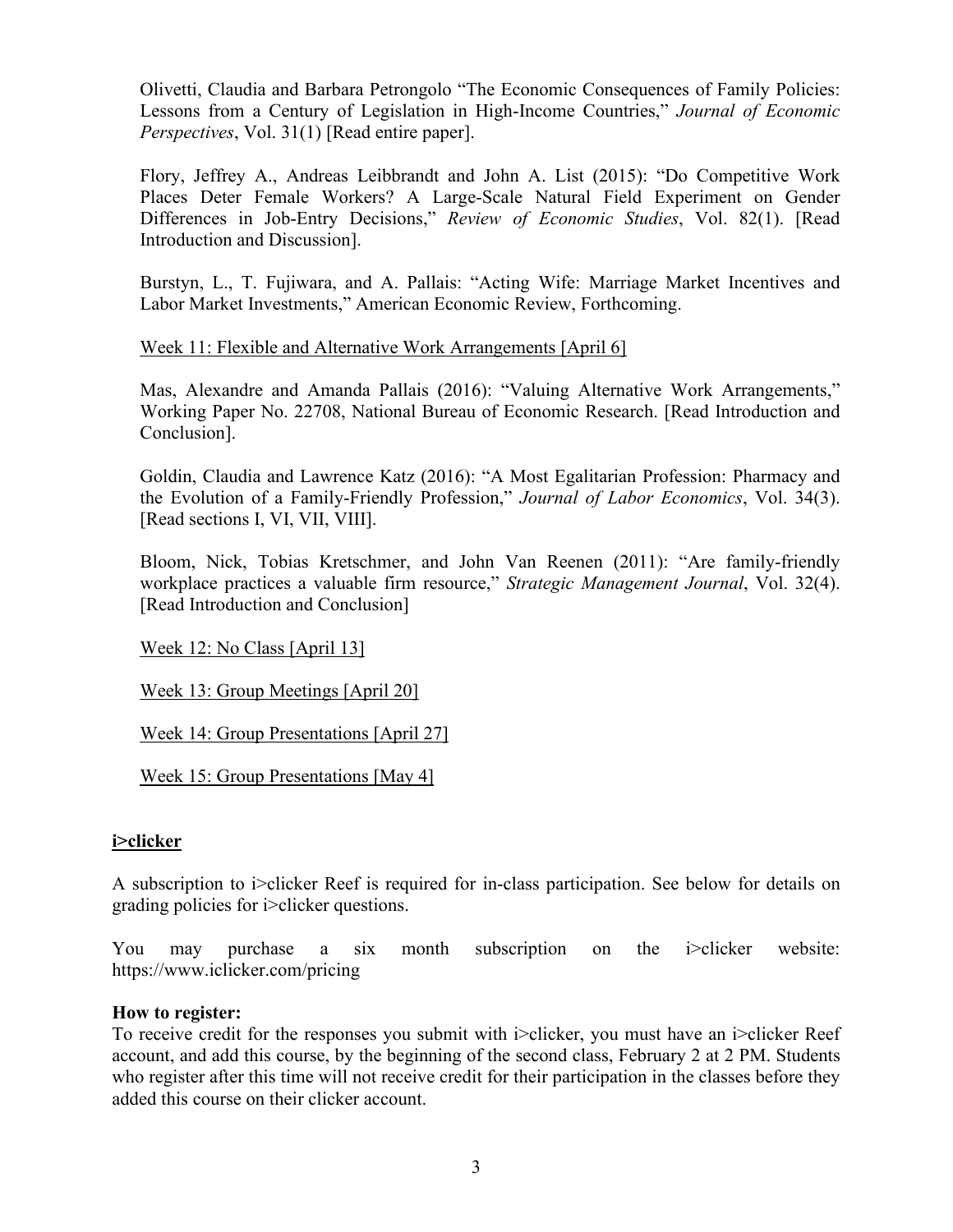To add this course, follow the instructions on this website: https://macmillan.force.com/iclicker/s/article/Add-Your-Instructor-s-Course-in-Reef

#### **Cheating Policy:**

Voting through another student's account is cheating and a violation of the University Student Code [\(http://studentcode.illinois.edu/\)](http://studentcode.illinois.edu/). If you are caught voting through another student's account, you will forfeit all clicker points and may face additional disciplinary action.

#### Activities and Grades

Grades are determined by the following rubric:

Weekly review questions: 10% (lowest dropped) In-class i>clicker questions: 10% (lowest dropped) In-class exercises: 10% (lowest dropped) Midterm exam: 35% Final project: 35%

Each component is discussed below.

*Weekly review questions* Short assignments posted every week on the course website (compass2g.illinois.edu) to make sure you understand the readings. Assignments are due at the start of class.

*In-class i>clicker questions* will be given in each lecture. Part of this grade will be based on your attendance in class. If you respond to each question during the lecture, you will be awarded five points. If you do not respond to all questions you will not be awarded any of these participation points. To account for other factors, I will also give five points if you miss responding to one question. This portion of your grade is based on being present in class for most of the class. The second part of your iclicker grade will be based on whether your responses are correct. I will award one point for each iclicker question answered correctly during the lecture.

*In-class exercises* will be given in each lecture. These will typically involve one longer exercise in the second half of the lecture, applying the material to a practical application (usually in teams). For these exercises, your team will generally submit responses and may make a presentation to the class. These are due on Compass by the start of the next class.

A *midterm exam* will take place on March 9 during class time on Compass. You are responsible for taking the exam on the day it is given.

*Final Project* to be handed in on Compass on April 27 at the beginning of class, and presented on April 27 or May 4. The project is described at the end of the syllabus. Hand in one report per group. You will be graded based on the written report (approximately 6 pages double spaced) and the in-class presentation.

#### Course Policies

#### **Grading Policies**

Late responses to the weekly review questions will not receive credit, but a missed assignment can be used as the dropped score. Similarly, if class is missed in one week, and as a result the inclass and i>clicker exercises are not completed, this can be used as the dropped score. If you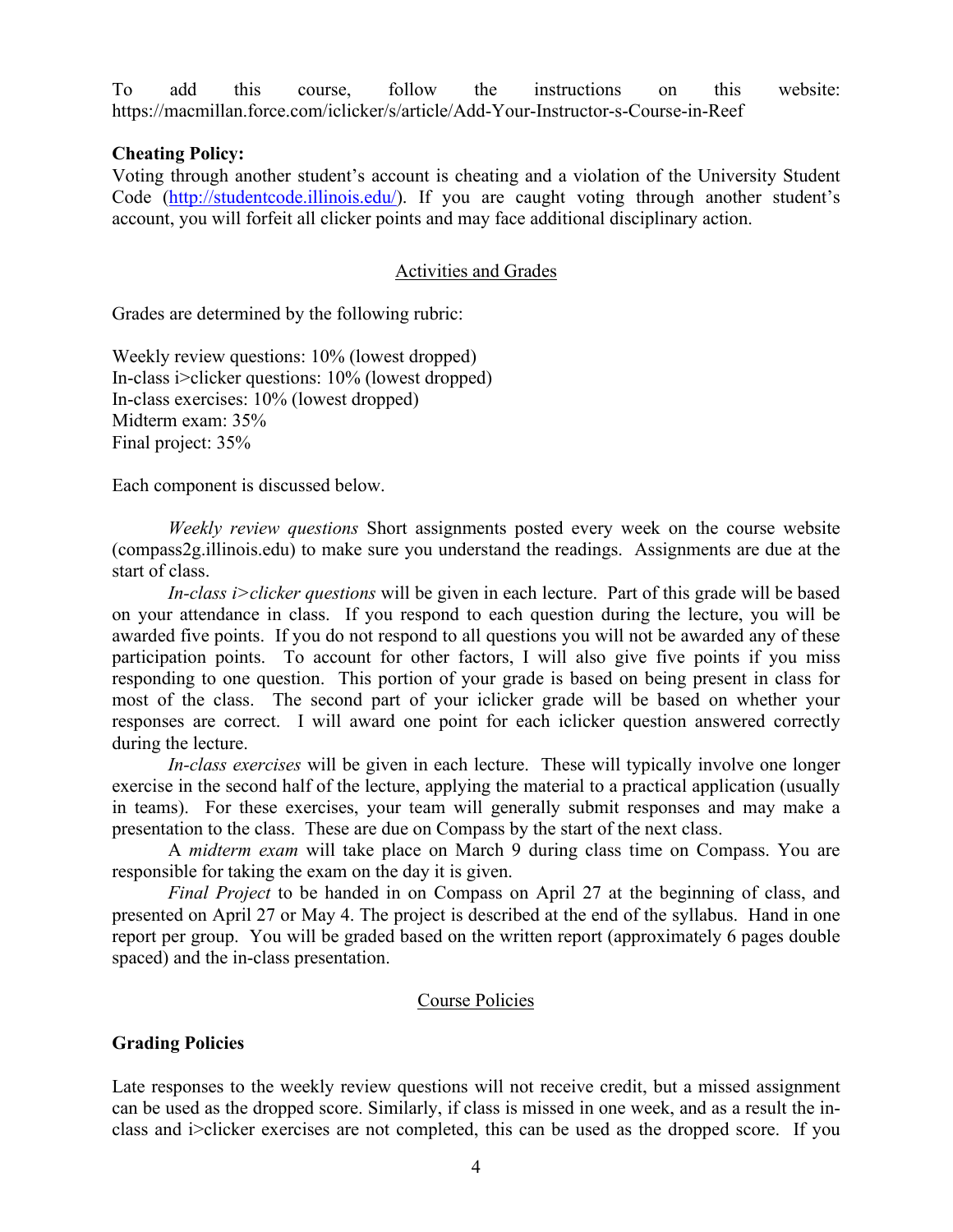have a university-accepted reason (e.g. illness with a doctor's note), and you contact Professor Weinstein, you may make up an assignment within 7 days of the original due. If more than two classes are missed because of an illness, and there is an accompanying doctor's note, the student should contact Professor Weinstein and the Assistant Dean of Student Services. I will not grade more than two make-up in-class assignments, even with an accompanying doctor's note. A large part of the value of the in-class assignments comes from working with the group, and responding to other groups' projects. If students miss more than two of these, they may not receive any credit.

In this course, we will be assigning  $+/-$  letter grades. Generally, if you receive 93% of the total points for the course this will be an A.

# **Request for Special Accommodations**

To obtain disability-related academic adjustments and/or auxiliary aids, students with disabilities must contact Professor Weinstein and the Disability Resources and Educational Services (DRES) as soon as possible. To contact DRES, you may visit 1207 S. Oak St., Champaign, call 333 4603, e-mail [disability@illinois.edu](mailto:disability@uiuc.edu) or go to the [DRES website.](http://disability.illinois.edu/)

Please note accommodations are not retroactive to the beginning of the semester but begin the day you contact Professor Weinstein with a current letter of accommodation from DRES.

# **Academic Integrity**

We will follow Articles 1-401 through 1-406 of the *Student Code* (beginning at [http://studentcode.illinois.edu/article1\\_part4\\_1-401.html\)](http://studentcode.illinois.edu/article1_part4_1-401.html). This rule defines infractions of academic integrity, which include but are not limited to cheating, fabrication, and plagiarism. You are responsible for following these guidelines. If you have any questions about whether something would be an infraction, consult with the instructor before proceeding.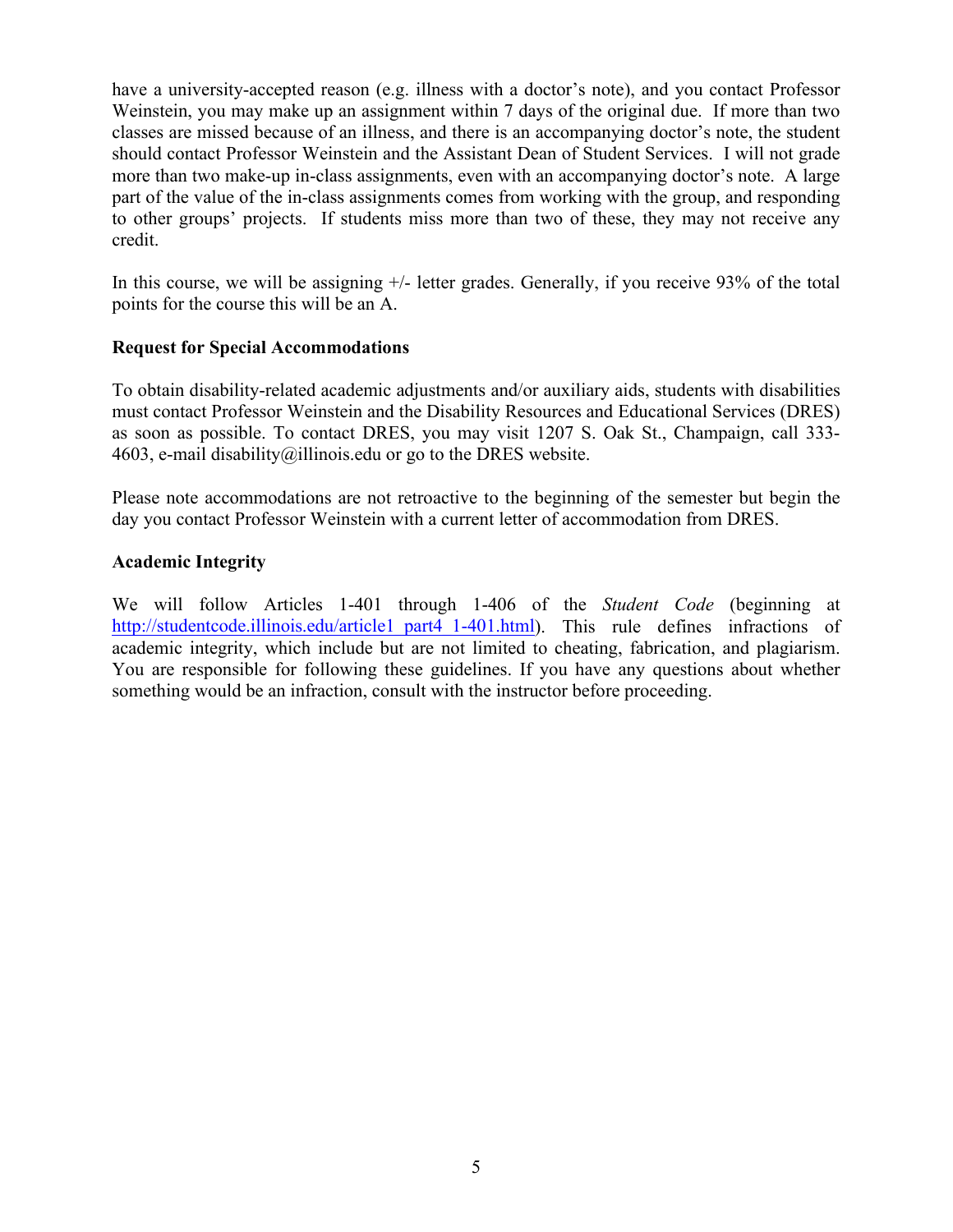# **LER 590 EGW Spring 2021 Final Project**

The CEO of your company has recently announced one of his primary objectives is to increase the number of women in managerial positions. While nearly 50% of entry-level jobs for collegeeducated workers at your firm are filled by women, only 25% of mid-level managerial roles are filled by women. This has been true for the past 15 years. The human resources department is responsible for designing a firm-level policy to accomplish this objective, and must deliver a report to the CEO and board of directors discussing the policy. Your group will be assigned a policy to consider, and your task is to write the report (approximately 6 pages) and present the findings to the class with presentation slides. The report should take the following form:

Section 1: Detail the policy [you should add details to the basic policy you are assigned]

Section 2: Discuss economic intuition for why it may increase the number of women managers. **Provide two reasons.** This section should incorporate class material, for example discussing the effect on the value of market time vs. nonmarket time, investments in general or firm-specific human capital, discrimination, and other supplyor demand-side topics we have discussed.

Section 3: Discuss economic intuition for why it may not increase the number of women managers. **Provide two reasons.** See above about referencing class material.

Section 4: Discuss possible unintended consequences of the policy (quality of hires, effects on men, effects on worker productivity, costs to firm).

Section 5: Discuss any relevant research, and evaluate whether you think the findings are relevant to your firm. You might discuss whether the findings are based on a study from another country, or in another industry, from an earlier time period, or from an experiment, or a government policy rather than a firm policy.

Section 6: Discuss how you will evaluate whether the policy is effective. In particular, consider comparing an outcome before and after you implement the policy. One concern is that something else may have changed during the time you implemented the policy, for example a competitor also introduces the same policy or the country enters a recession. Using one of the strategies we have discussed in class, describe how you could separate the effect of the policy from the effect of these other changes. The best responses in this section will use a strategy other than "controlling for other variables".

Section 7: Final conclusions on whether to implement the policy.

The presentation should be 15 minutes, followed by 5-10 minutes of questions from me and from the class.

#### **Your presentation should include one clicker question for the class.**

Each group will also be responsible for asking questions to one of the other groups during their presentation. There should be one question from each group member.

**The report should be typed in Times New Roman, size 12, double spaced, and with 1.25 inch margins on each side. Reports over 6.25 pages will receive lower grades.**

**The paper is due on Compass on April 27 by 2 PM for all groups, regardless of when you are presenting.**